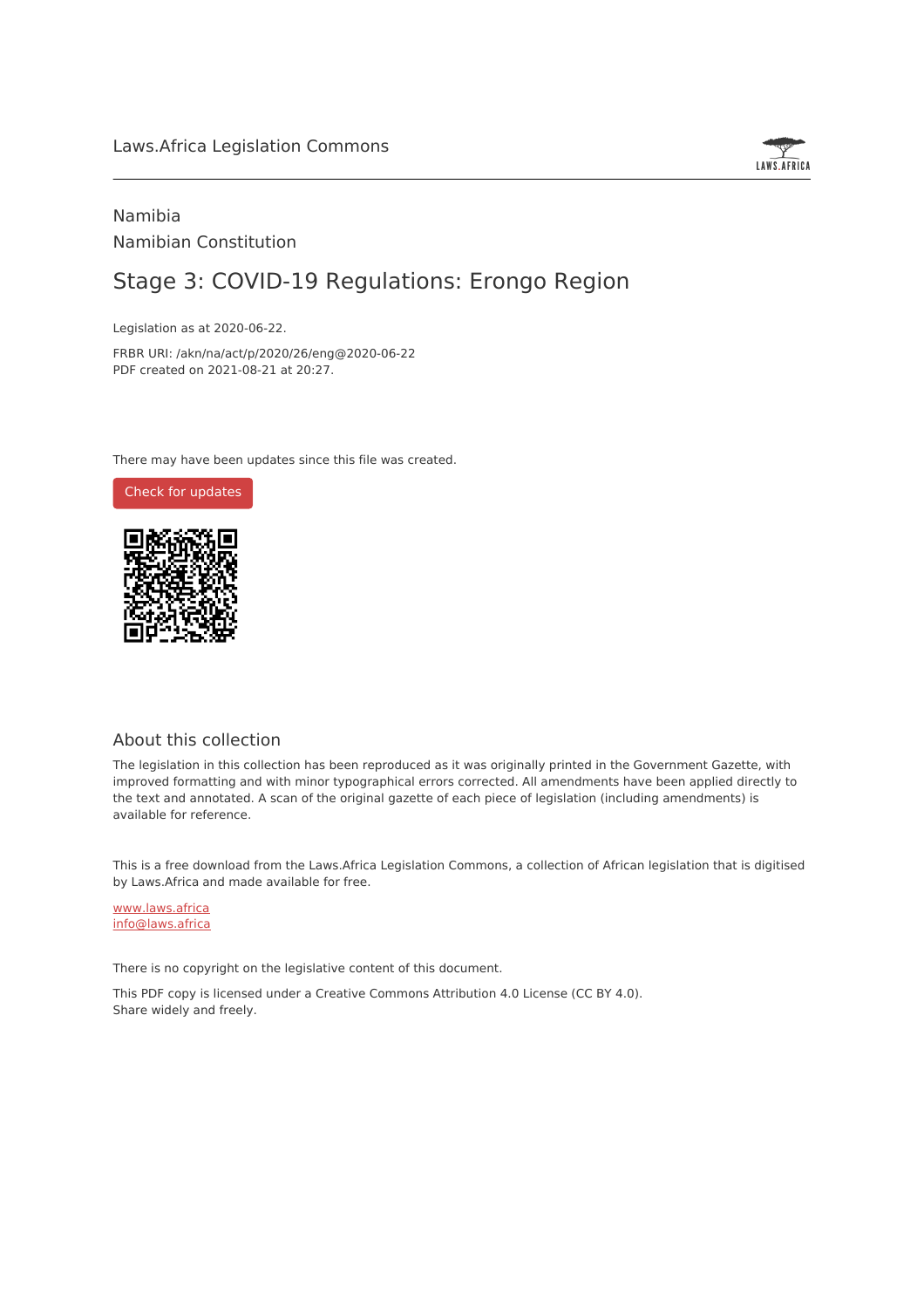# **Table of Contents**

| Stage 3: COVID-19 Regulations: Erongo Region                                                       | $\sqrt{3}$     |
|----------------------------------------------------------------------------------------------------|----------------|
| Proclamation 26 of 2020                                                                            | 3              |
| 1. Definitions                                                                                     | 3              |
| 2. Application of regulations                                                                      | 4              |
| 3. Specified period                                                                                | $\overline{4}$ |
| 4. Restrictions on learning in Erongo region                                                       | 5              |
| 5. Wearing of masks                                                                                | 5              |
| 6. Gatherings                                                                                      | 5              |
| 7. Restrictions relating to liquor                                                                 | 6              |
| 8. Restrictions relating to certain businesses, operations and activities                          | $\overline{7}$ |
| 9. Additional provisions relating to workplace                                                     | 7              |
| 10. Restrictions relating to entry into and departure from Erongo region                           | $\overline{7}$ |
| 11. Applicability of Act No. 1 of 2015                                                             | 8              |
| 12. Judicial proceedings                                                                           | 9              |
| 13. Directives                                                                                     | 9              |
| 14. Offences and penalties                                                                         | 9              |
| 15. Savings and transitional provisions                                                            | 10             |
| 16. Applicability of certain provisions of State of Emergency-COVID-19 Regulations                 | 10             |
| 17. Regulations to bind State                                                                      | 10             |
| Annexure A                                                                                         | 10             |
| Critical services (Regulation 1)                                                                   | 10             |
| Part 1                                                                                             | 10             |
| Part 2                                                                                             | 11             |
| 1. Agriculture and forestry                                                                        | 11             |
| 2. Fishing                                                                                         | 11             |
| 3. Mining and quarrying                                                                            | 11             |
| 4. Manufacturing                                                                                   | 12             |
| 5. Electricity, gas, steam and air conditioning supply                                             | 12             |
| 6. Water supply, purification, desalination, sewerage, waste management and remediation activities | 12             |
| 7. Construction                                                                                    | 12             |
| 8. Wholesale and retail trade, repair of motor vehicles and motorcycles                            | 12             |
| 9. Transportation, logistics and storage                                                           | 12             |
| 10. Accommodation and food service activities                                                      | 12             |
| 11. Information and communication                                                                  | 12             |
| 12. Legal, financial, banking, social security and insurance activities                            | 13             |
| 13. Professional, scientific and technical activities                                              | 13             |
| 14. Support service activities                                                                     | 13             |
| 15. Public administration, defense, safety and security                                            | 13             |
| 16. Human health and social work activities                                                        | 13             |
| 17. Information communications technology                                                          | 13             |
| Annexure B                                                                                         | 13             |
| Essential goods (Regulation 1)                                                                     | 13             |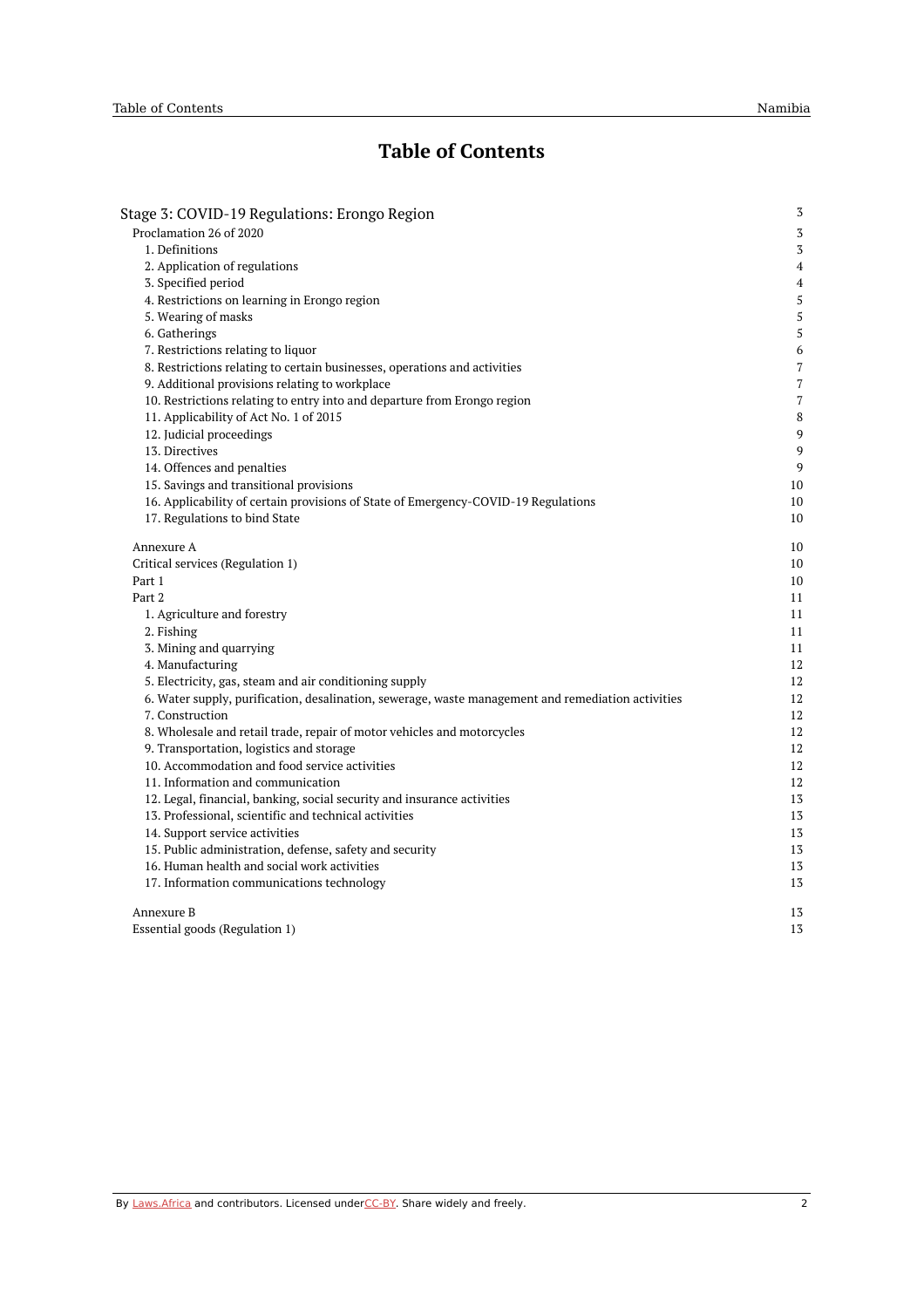

# Republic of Namibia **Annotated Statutes**

# **Namibian Constitution**

# <span id="page-2-1"></span><span id="page-2-0"></span>**Stage 3: COVID-19 Regulations: Erongo Region**

# **Proclamation 26 of 2020**

Published in [Government](https://commons.laws.africa/akn/na/act/p/2020/26/media/publication/na-act-p-2020-26-publication-document.pdf) Gazette no. 7250 on 22 June 2020 **Assented to on 22 June 2020**

## **Commenced on 22 June 2020**

*[Up to date as at 14 August 2021]*

*[This notice lapsed at 24:00 on 6 July 2020. See section 3: Specified period]*

Under the powers vested in me by Sub-Article (5) of Article 26 of the Namibian Constitution, I, subsequent to having declared by Proclamation No. 7 of 18 March of 2020 that a State of Emergency exists in the whole of Namibia following a worldwide outbreak of the disease known as Coronavirus Disease 2019 (COVID-19), make the regulations set out in the Schedule.

Given under my Hand and the Seal of the Republic of Namibia at Windhoek, this 22nd day of June, Two Thousand and Twenty.

Hage G. Geingob

President

By order of the President

# <span id="page-2-2"></span>**1. Definitions**

In these regulations -

#### "**authorised officer**" means -

- (a) the Director referred to in section 32 of the Disaster Risk Management Act, [2012](https://africanlii.org/akn/na/act/2012/10) (Act No. 10 of 2012);
- (b) a member of the Namibian Police as defined in section 1 of the Police Act, 1990 (Act No. 19 of [1990](https://africanlii.org/akn/na/act/1990/19));
- $(c)$ a member of the [municipal](https://africanlii.org/akn/na/act/1990/19) police service referred to in section 43C of the Police Act, 1990 (Act No. 19 of 1990);

By [Laws.Africa](https://edit.laws.africa/widgets/pdf-attribution) and contributors. Licensed und[erCC-B](https://edit.laws.africa/widgets/pdf-cc-by)Y. Share widely and freely. 3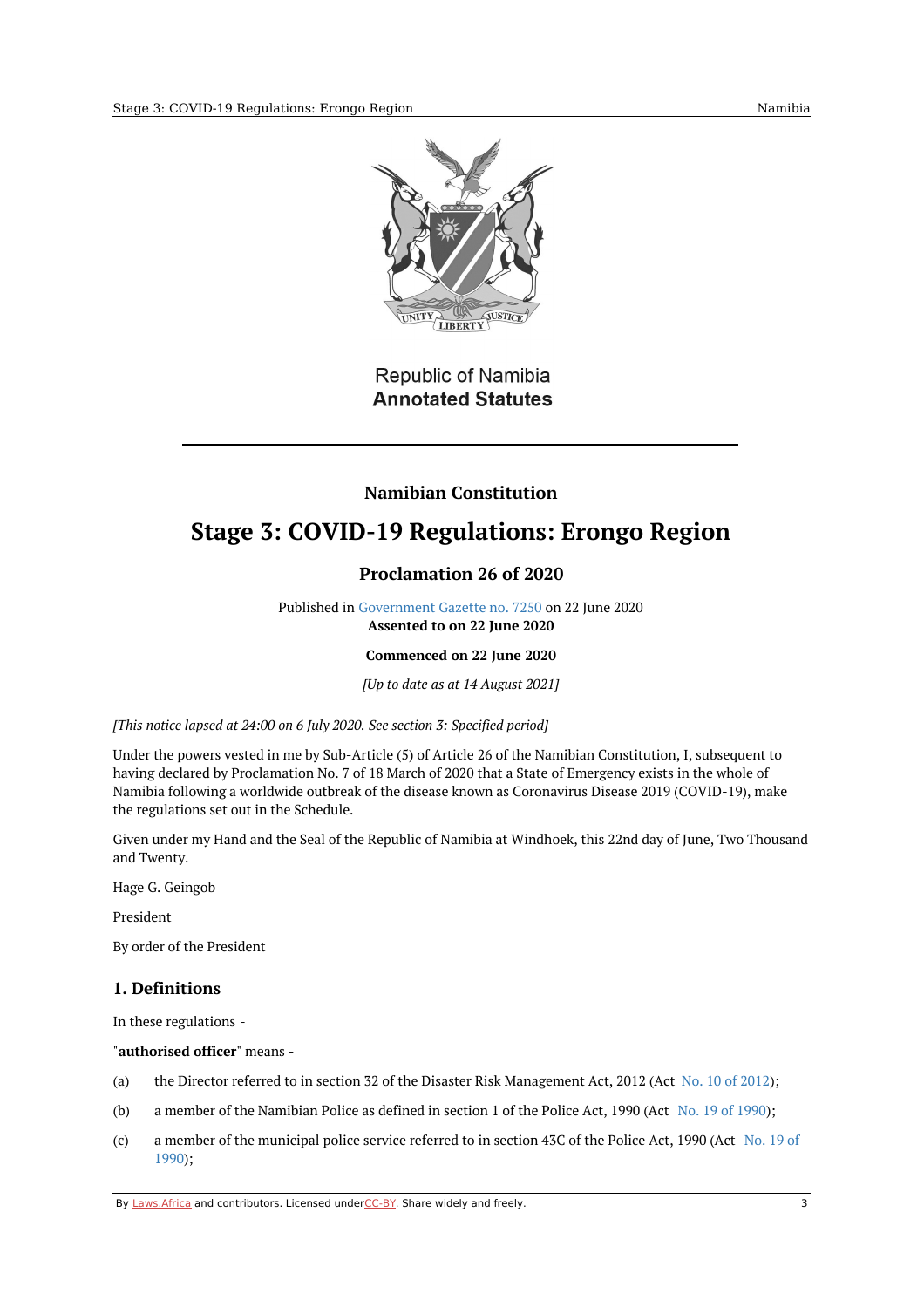- (d) a member of the Defence Force as defined in section 1 of the Defence Act, 2002 (Act No. 1 of [2002](https://africanlii.org/akn/na/act/2002/1));
- (e) a correctional officer as defined in section 1 of the Correctional Service Act, 2012 (Act No. 9 of [2012](https://africanlii.org/akn/na/act/2012/9));
- (f) an immigration officer as defined in section 1 of the Immigration Control Act, 1993 (Act No. 7 of [1993](https://africanlii.org/akn/na/act/1993/7));
- (g) an officer as defined in section 1 of Customs and Excise Act, 1998 (Act No. 20 of [1998](https://africanlii.org/akn/na/act/1998/20)) charged with the responsibility of enforcing the customs and excise legislation; and
- (h) any other staff member designated or person appointed as an authorised officer under section 32 of the Disaster Risk Management Act, 2012 (Act No. 10 of [2012](https://africanlii.org/akn/na/act/2012/10));

"**COVID-19**" means the coronavirus disease of 2019 which is caused by severe acute respiratory syndrome coronavirus 2 (SARS-CoV-2);

"**critical services**" means the services listed as critical services in Annexure A;

"**Erongo region**" means the Erongo region specified in Column 2 of Schedule 1 to the Regional Counicils Act, 1992 (Act No. 22 of [1992](https://africanlii.org/akn/na/act/1992/22));

"**essential goods**" means the goods listed as essential goods in Annexure B;

"**head of the institution**" means the administrative head of a public institution and the chief executive officer or the equivalent of a chief executive officer of a private institution;

"**higher education institution**" means a higher education institution as defined in section (1) of the Higher Education Act, 2003 (Act No. 26 of [2003](https://africanlii.org/akn/na/act/2003/26));

"**liquor**" means any spirits, wine, beer, cider or other beverage, including a traditional beverage, which contains alcohol and is intended for human consumption but excludes any substance that contains alcohol but used or is intended to be used for medicinal purposes;

"**mask**" means a covering made of any suitable material that covers a person's nose and mouth worn for purposes of preventing the transmission of the coronavirus;

"**restricted area**" means the local authority areas of Arandis, Swakopmund and Walvis Bay including the portion of the main tarred road, as well as the strips of land of five kilometers on either side of that road, that connects the local authority areas of Arandis and Swakopmund but which portion falls outside the two local authority areas;

"**school**" means a school as defined in section 1 of the Education Act, 2001 (Act No. 16 of [2001](https://africanlii.org/akn/na/act/2001/16));

"**specified period**" means the period referred to in regulation 3 and indicating Stage 3 of the State of Emergency as determined by Cabinet;

"**these regulations**" include directions and directives issued under regulations 12 and 13;

"**vehicle**" means a motor vehicle, a locomotive, an aircraft or a vessel; and

"**vulnerable employee**" means a pregnant employee, an employee who is a nursing mother, an employee with a pre-existing condition such as a heart disease, high blood pressure, respitory problems, obesity, diabetes, tuberculosis or a condition which might compromise the immune system of that employee.

#### <span id="page-3-0"></span>**2. Application of regulations**

- (1) These regulations apply to the Erongo region during the specified period.
- (2) If there is a conflict between the provisions of these regulations and any other law the provisions of these regulations prevail.

#### <span id="page-3-1"></span>**3. Specified period**

The specified period starts at 00:00 on 23 June 2020 and ends at 24:00 on 6 July 2020.

By [Laws.Africa](https://edit.laws.africa/widgets/pdf-attribution) and contributors. Licensed und[erCC-B](https://edit.laws.africa/widgets/pdf-cc-by)Y. Share widely and freely. 4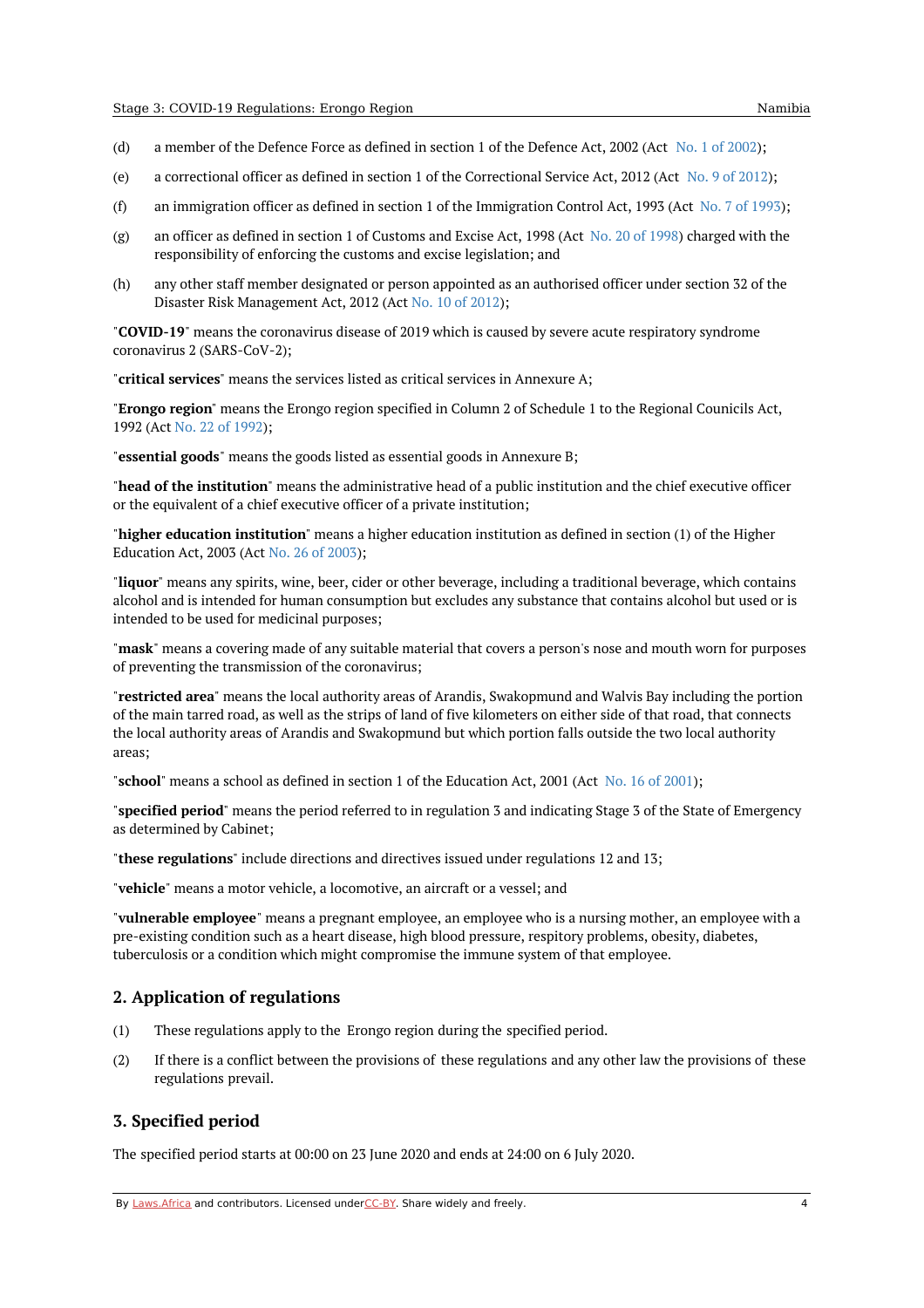# <span id="page-4-0"></span>**4. Restrictions on learning in Erongo region**

- (1) During the specified period all schools, higher education institutions and other educational institutions in
	- (a) the restricted area remain closed;
	- (b) any other part of the Erongo region, remain closed, except for schools and other institutions that provide secondary education at Grades 11 and 12 level, which may resume with normal classroom contact learning subject to compliance with subregulation (3).
- (2) The closure of schools, higher education institutions and other educational institutions under subregulation (1) does not prevent -
	- (a) in the case of a state school, the relevant minister responsible for education; and
	- (b) in any other case, the governing bodies of schools and institutions,

from employing other alternative forms of learning that do not involve the physical presence of learners or students at the schools or institutions

(3) Every head of a school, higher educational institution and other institution referred to in subregulation (1) (b) must ensure that all persons accessing the premises and services of the respective school, higher educational institution and other institution at all times adhere to the measures to combat, prevent and suppress the spread of COVID-19 as specified in and under these regulations.

## <span id="page-4-1"></span>**5. Wearing of masks**

-

- (1) During the specified period every person must wear a mask whenever he or she is at or in a public place.
- (2) An authorised officer may instruct a person who is not wearing a mask as contemplated in subregulation (1) to wear a mask or to leave the public place.
- (3) A person who fails or refuses to comply with an instruction given under subregulation (2) commits an offence and on conviction is liable to a fine not exceeding N\$2 000 or imprisonment for a period not exceeding six months or to both such fine and such imprisonment.

## <span id="page-4-2"></span>**6. Gatherings**

- (1) For the purpose of this regulation, "gathering", in relation to -
	- (a) the restricted area, means a group of more than 10 persons; and
	- (b) the rest of the Erongo region, means a group of more than 50 persons,

who meet for a common purpose.

- (2) During the specified period, all gatherings are prohibited, except where -
	- (a) all persons at the gathering are members of the same household gathered at their place of residence;
	- (b) persons are gathered at their workplace;
	- (c) the gathering is by a government institution at national, regional or local level or the Cabinet or the Parliament for purposes of its normal operations;
	- (d) the gathering is for purposes of court or tribunal proceedings; or
	- (e) a group of persons independently or coincidentally find themselves at a specific place.
- (3) Persons who gather in the circumstances permitted under subregulation (2) must at all times adhere to the measures to combat, prevent and suppress the spread of COVID-19 as specified in and under these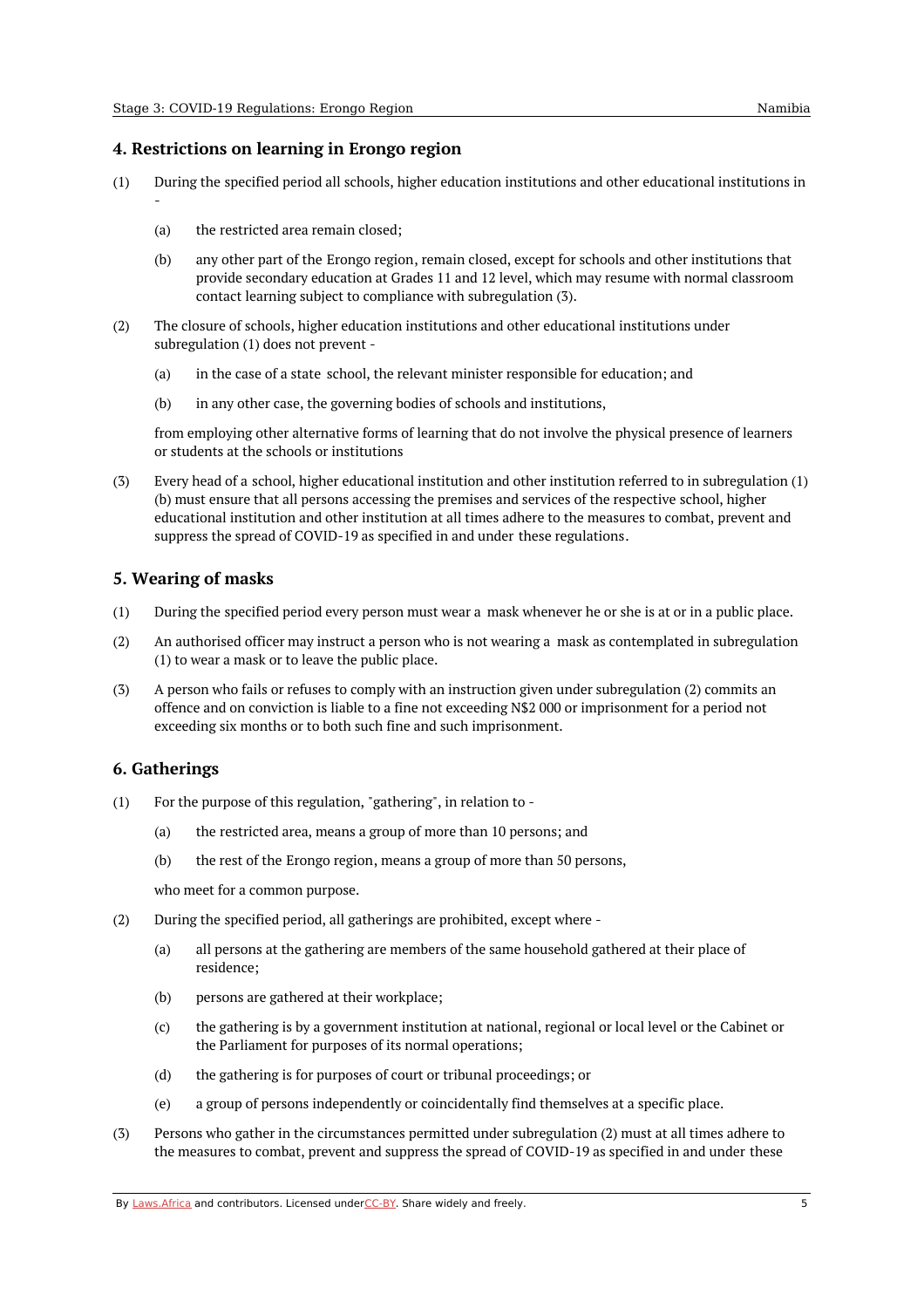regulations.

- (4) An authorised officer may instruct a gathering, other than a gathering permitted under subregulation (2), to disperse and may use all reasonable measures to cause a gathering or group to disperse.
- (5) The person organising or hosting a gathering permitted in terms of this regulation must -
	- (a) open and maintain a register of the persons who attend the gathering; or
	- (b) ensure that the register of the persons referred to in paragraph (a) is opened and maintained,

for the purpose of recording the particulars of persons who attend the gathering.

- (6) The persons who are required to open and maintain a register in accordance with subregulation (5) must -
	- (a) keep the register in a safe place for the duration of the State of Emergency;
	- (b) on request, make the register available for inspection by an authorised officer; and
	- $\left( c \right)$ treat the information provided under this regulation as confidential, and may not disclose that information to any other person except as provided in paragraph (b) or when required to so disclose in terms of any law.
- (7) The register referred to in subregulation (6) must contain the following particulars in respect of each person who attended the gathering:
	- (a) the full names of the person;
	- (b) the identification number of the person;
	- (c) the nationality and country of residence or origin of the person;
	- (d) the physical address of the person;
	- (e) the contact telephone or cell phone number of the person; and
	- (f) the email address of the person.
- (8) A person who -
	- (a) facilitates, instigates or organises a gathering;
	- (b) fails or refuses to obey an instruction issued under subregulation (4); or
	- (c) fails or refuses to comply with subregulation (5) or (6),

commits an offence and is on conviction liable to a fine not exceeding N\$2 000 or to imprisonment not exceeding six months or to both such fine and imprisonment.

#### <span id="page-5-0"></span>**7. Restrictions relating to liquor**

- (1) Despite any contrary condition applicable to any type of liquor licence issued under the Liquor Act, 1998 (Act No. 6 of [1998](https://africanlii.org/akn/na/act/1998/6)) (hereafter "the Liqour Act"), during the specified period -
	- (a) the sale of liquor in terms of that licence and the purchase of liquor may only take place -
		- (i) between the hours 12H00 and 18H00 on Mondays to Fridays;
		- (ii) between the hours of 09H00 and 13H00 on Saturday; and
		- (iii) if the liquor sold or purchased is not for consumption at the place of sale or purchase; and
	- (b) a person may not purchase or sell liqour on a Sunday or public holiday.
- (2) Subsection (1) does not apply to the sale of liquor by the holder of a hotel liquor licence or a restaurant liquor licence issued under the Liquor Act, and the holder of such licence is permitted to sell liquor on an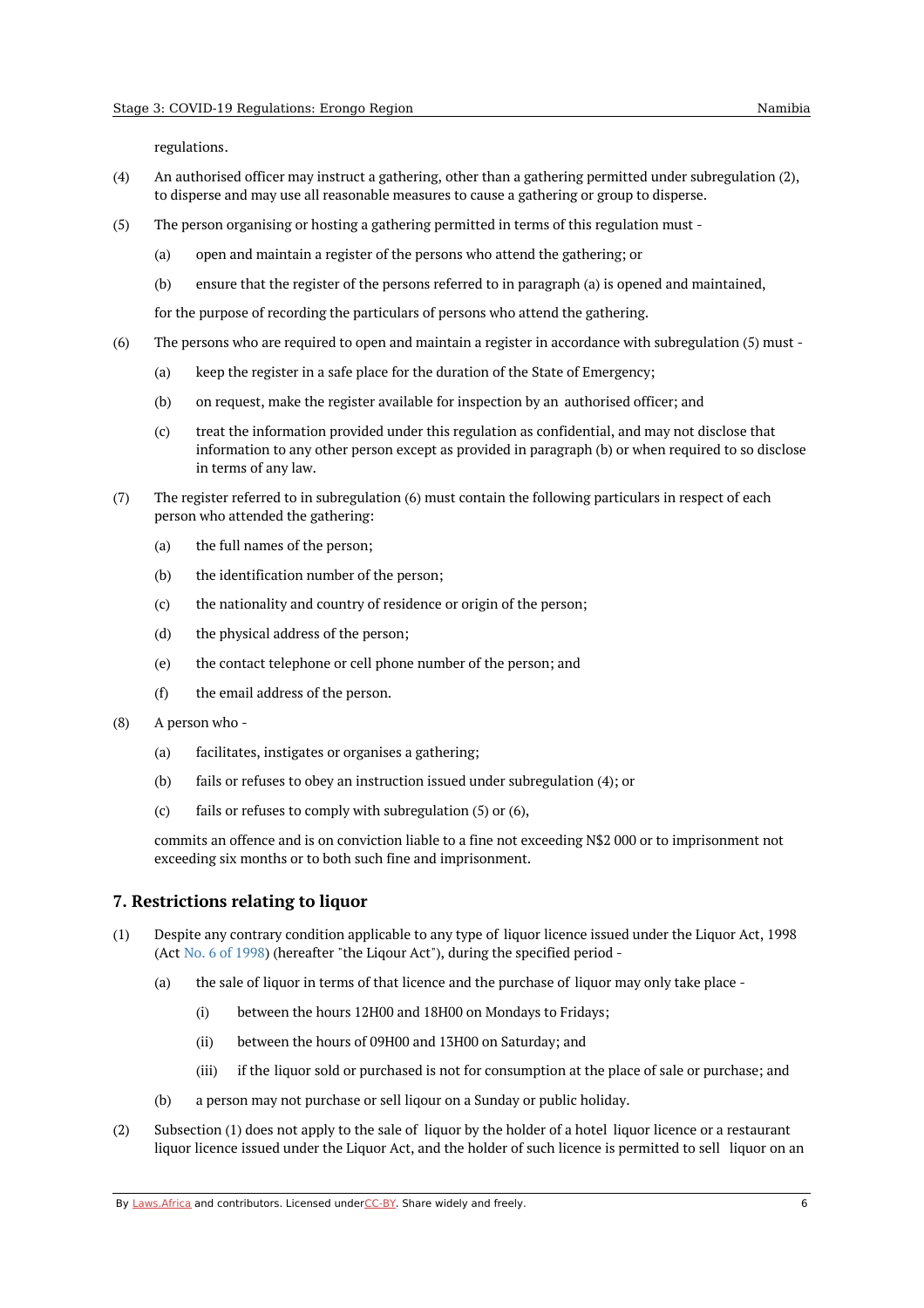on-consumption basis and in accordance with the conditions of the respective licence.

- (3) A person who contravenes or fails to comply with a provision of subregulation (1) commits an offence and is on conviction liable to a fine not exceeding N\$2 000 or imprisonment for a period not exceeding six months or to both such fine and such imprisonment.
- (4) An authorised officer who is a peace officer within the meaning of the Criminal Procedure Act, 1977 (Act No. 51 of [1977](https://africanlii.org/akn/na/act/1977/51)) may, without a warrant, seize any liquor that is suspected to have been sold or has been purchased in contravention of this regulation and the seized liquor must, subject to changes required in the context, be dealt with in accordance with the provisions of the Liquor Act as if it were liquor seized in terms of that Act.

#### <span id="page-6-0"></span>**8. Restrictions relating to certain businesses, operations and activities**

- (1) Subject to the provisions of regulation 7 and subregulation (3), all businesses, operations and activities, except those listed in subregulation (2), are permitted, during the specified period.
- (2) During the specified period, the following businesses, operations and activities are prohibited:
	- (a) contact sports, which for purposes of this regulation refers to sports in which players may directly or indirectly have physical contact, such as rugby, boxing, football, martial arts, or wrestling;
	- (b) casinos and gambling houses; and
	- (c) nightclubs.
- (3) During the specified period, the following businesses, operations and activities are permitted subject to the condition that the people attending the event inclusive of the organisers do not exceed the applicable number of people stipulated for a gathering in regulation 6(1) and that the head of the institution or oganiser keeps and maintains a logbook that contains the name, identification and contact telephone or cell number of each client or customer that visits the business or attends the event:
	- (a) sporting events, other than contact sports;
	- (b) entertainment events and concerts; or
	- (c) seminars, conferences, workshops and summits.
- (4) Every head of institution of any business, operation and activity which is permitted during the specified period must ensure that the persons accessing the premises and services of the business, operation and activity at all times adhere to the measures to combat, prevent and suppress the spread of COVID-19 as specified in and under these regulations.
- (5) A person who contravenes, or fails to comply with the requirements of, subregulation (2) or (3) commits an offence and is on conviction liable to a fine not exceeding N\$2 000 or to imprisonment for a period not exceeding six months or to both such fine and such imprisonment.

## <span id="page-6-1"></span>**9. Additional provisions relating to workplace**

- (1) Heads of institutions are encouraged to allow vulnerable employees to work from home, subject to suitable arrangements between the employer and employee.
- (2) Heads of institutions are encouraged to provide masks to their employees.
- (3) Heads of institutions must ensure that their employees at all times adhere to the measures to combat, prevent and suppress the spread of COVID-19 as specified in and under these regulations.

## <span id="page-6-2"></span>**10. Restrictions relating to entry into and departure from Erongo region**

(1) During the specified period, a person may not -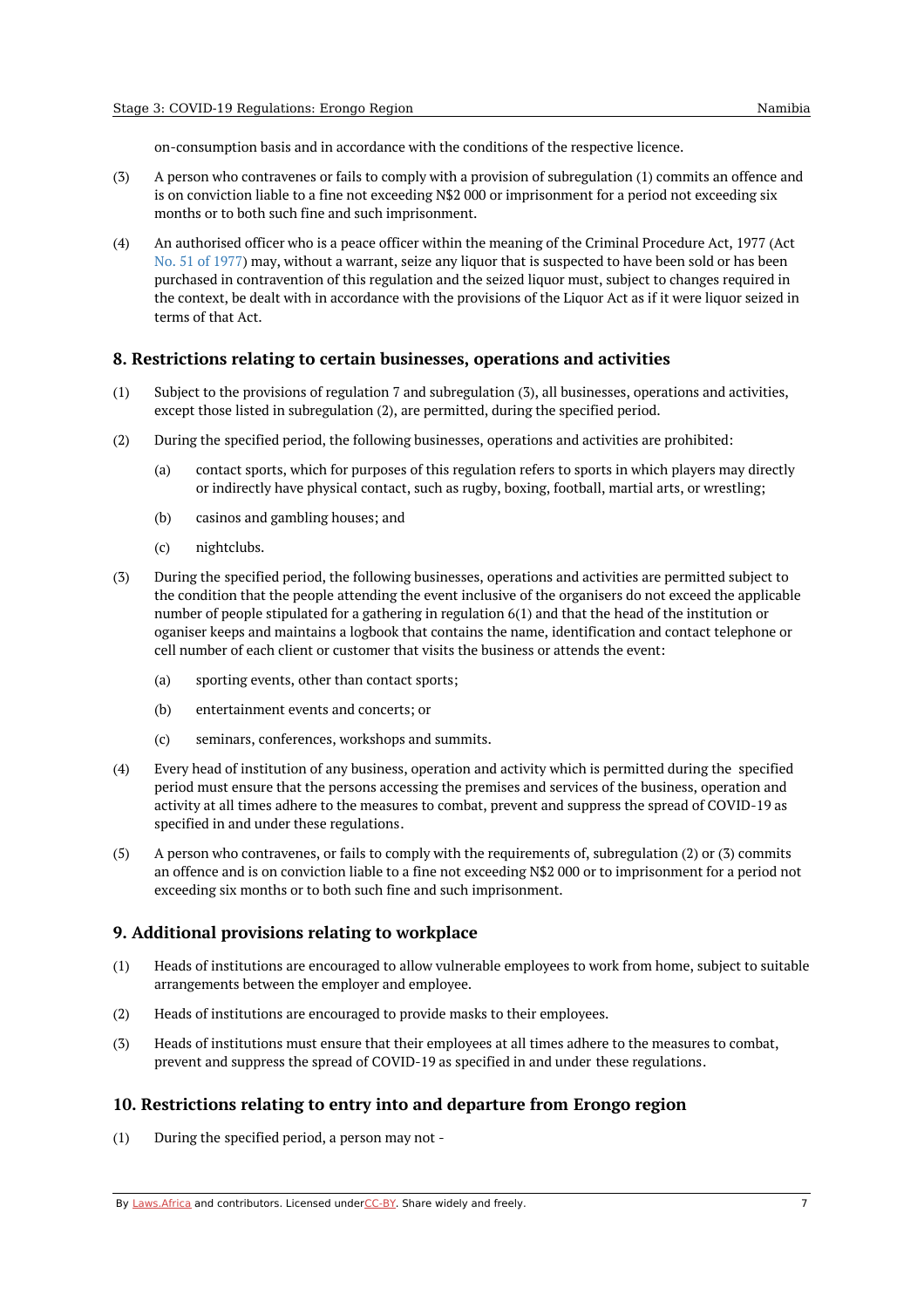- (a) enter into the restricted area; or
- (b) depart from the restricted area to any other part of Namibia,

unless that person is in possesion of a valid permit issued by an authorised officer under subregulation (3) and which permit the person must, on request by any authorised officer, produce to that authorsied officer.

- (2) Subregulation (1) may not be construed as preventing a person from movement within the restricted area as long as that person complies with the requirements of these regulations relating to the movement of persons and goods.
- (3) A person who wishes to enter into or depart from the restricted area, for purposes of-
	- (a) receiving essential medical treatment or acquiring essential goods or critical services;
	- (b) attending a funeral of an immediate family member or a dependant;
	- $(c)$ assisting a family member, an acquaintance, dependant who is ill or otherwise suffers from a distressing situation;
	- (d) transporting essential goods;
	- (e) performing an action necessary for the enforcement of law or public order;
	- (f) facilitating the distribution of food or other necessities of life;
	- (g) maintaining or repairing infrastructure necessary or useful for the provision of essential goods or critical services;
	- (h) performing a critical service that cannot reasonably be postponed; or
	- (i) performing any other function or doing any other thing which an authorised officer considers sufficient to warrant the entering into or departing from the resticcted area,

may request for a permit from an authorised officer nearest to that person or at the point of entry into or exit from the restricted area, authorising entry into or departure from the area.

- (4) During the specified period, a person entering into or departing from the Erongo region must, at the point of entry or departure into the region, enter into a register kept by an authorised officer, particulars that are specified in that register.
- (5) A person who contravenes or fails to comply with subregulation (1) or refuses to enter particulars in the register as required under subregulation (4) commits an offence and is on conviction liable to a fine not exceeding N\$2 000 or to imprisonment for a period not exceeding six months or to both such fine and such imprisonment.
- (6) If an authorised officer finds a person under circumstances which create a reasonable suspicion that the person is likely to contravene subregulation (1) or (4), that authorised officer may instruct the person to stop the journey in question and failure to obey such an instruction is deemed to be a contravention of, or failure to comply with that subregulation, and that person is liable to the penalties provided for in subregulation (5).

# <span id="page-7-0"></span>**11. Applicability of Act No. 1 of [2015](https://africanlii.org/akn/na/act/2015/1)**

- (1) Despite the provisions of section 96 of the Public and Environmental Health Act, 2015 (Act No. 1 of [2015](https://africanlii.org/akn/na/act/2015/1)), the provisions of Part 3 of that Act are, for purposes of these regulations, brought into operation.
- (2) In order to attain the objectives of subregulation (1), any provision of the Public Health Act, 1919 (Act No. 36 of 1919) that is inconsistent with any provision of Part 3 of the Public and [Environmental](https://africanlii.org/akn/na/act/1919/36) Health Act, 2015 (Act No. 1 of [2015](https://africanlii.org/akn/na/act/2015/1)) is suspended to the extent of the inconsistency during the period that this regulation is in force.

By [Laws.Africa](https://edit.laws.africa/widgets/pdf-attribution) and contributors. Licensed und[erCC-B](https://edit.laws.africa/widgets/pdf-cc-by)Y. Share widely and freely. **8** 8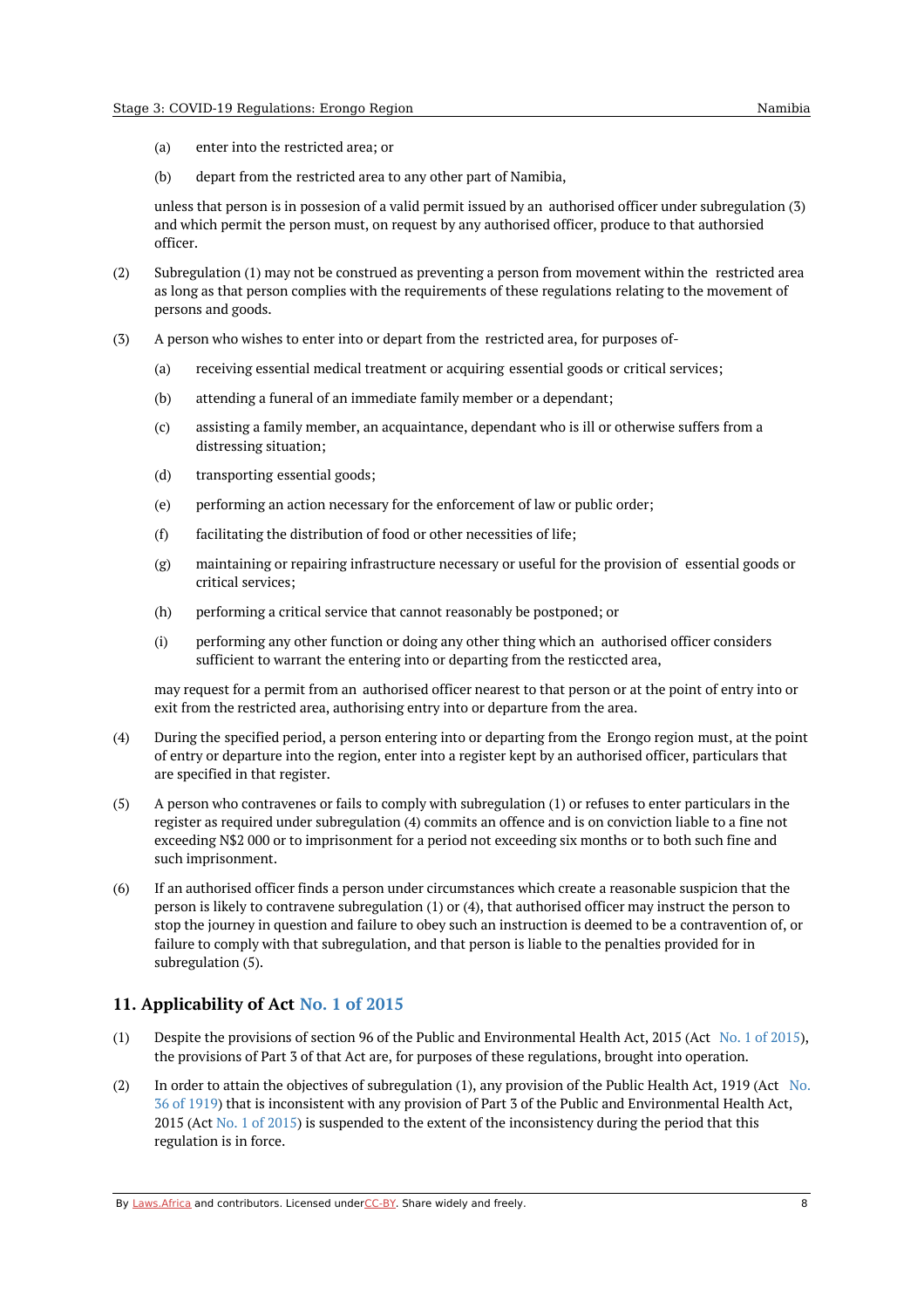(3) Despite the provisions of section 22(2) of the Public and [Environmental](https://africanlii.org/akn/na/act/2015/1) Health Act, 2015 (Act No. 1 of 2015) the disease caused by the severe acute respiratory syndrome coronavirus 2 (SARS-CoV-2) is deemed to be a formidable epidemic disease and it is declared that the threatened outbreak of that disease necessitates the measures referred to in section 29(1) of that Act.

#### <span id="page-8-0"></span>**12. Judicial proceedings**

- (1) For the purpose of combating, preventing and suppressing the spread of COVID-19, the Chief Justice may issue directions in respect of all courts in the Erongo region.
- (2) Directions issued under subregulation (1) must be regarded, and have the effect, as directives issued under regulation 13.

#### <span id="page-8-1"></span>**13. Directives**

- (1) The President may authorise a minister to issue directives for the purpose of -
	- (a) supplementing or amplifying on any provision of these regulations; or
	- (b) ensuring that the objectives of these regulations are attained.
- (2) A directive issued under this regulation has the force of law and may deal with any matter that is within the ambit of any legislation or other law that is administered by the Minister concerned.
- (3) Any directive issued under this regulation must be -
	- (a) referred to the Attorney-General for approval; and
	- (b) published in the *Gazette*,

for it to have the force of law.

- (4) A directive issued in terms of these regulations becomes effective on the date of its publication in the *Gazette*.
- (5) A directive may create offences for contraventions of, or failure to comply with, the directive and provide for penalties of a fine not exceeding N\$2 000 or imprisonment for a period not exceeding six months or to both such fine and such imprisonment.

# <span id="page-8-2"></span>**14. Offences and penalties**

- (1) A person commits an offence if that person -
	- (a) not being an authorised officer, by words, conduct or demeanour falsely represents himself or herself to be an authorised officer;
	- (b) hinders, obstructs or improperly attempts to influence an authorised officer when exercising or performing a power or function conferred or imposed by or under these regulations or another law;
	- (c) furnishes or gives false or misleading information to an authorised officer; or
	- (d) does anything calculated to improperly influence an authorised officer concerning a matter connected with the functions of the authorised officer.
- (2) A person commits an offence if that person, through any form of media, including social media, knowingly or without having taken reasonable steps to ascertain the correctness of any information -
	- (a) publishes any false or misleading statement about the COVID-19 status of any person; or
	- (b) publishes any false or misleading statement, in connection with measures to combat, prevent and suppress COVID-19 as specified in and under these regulations.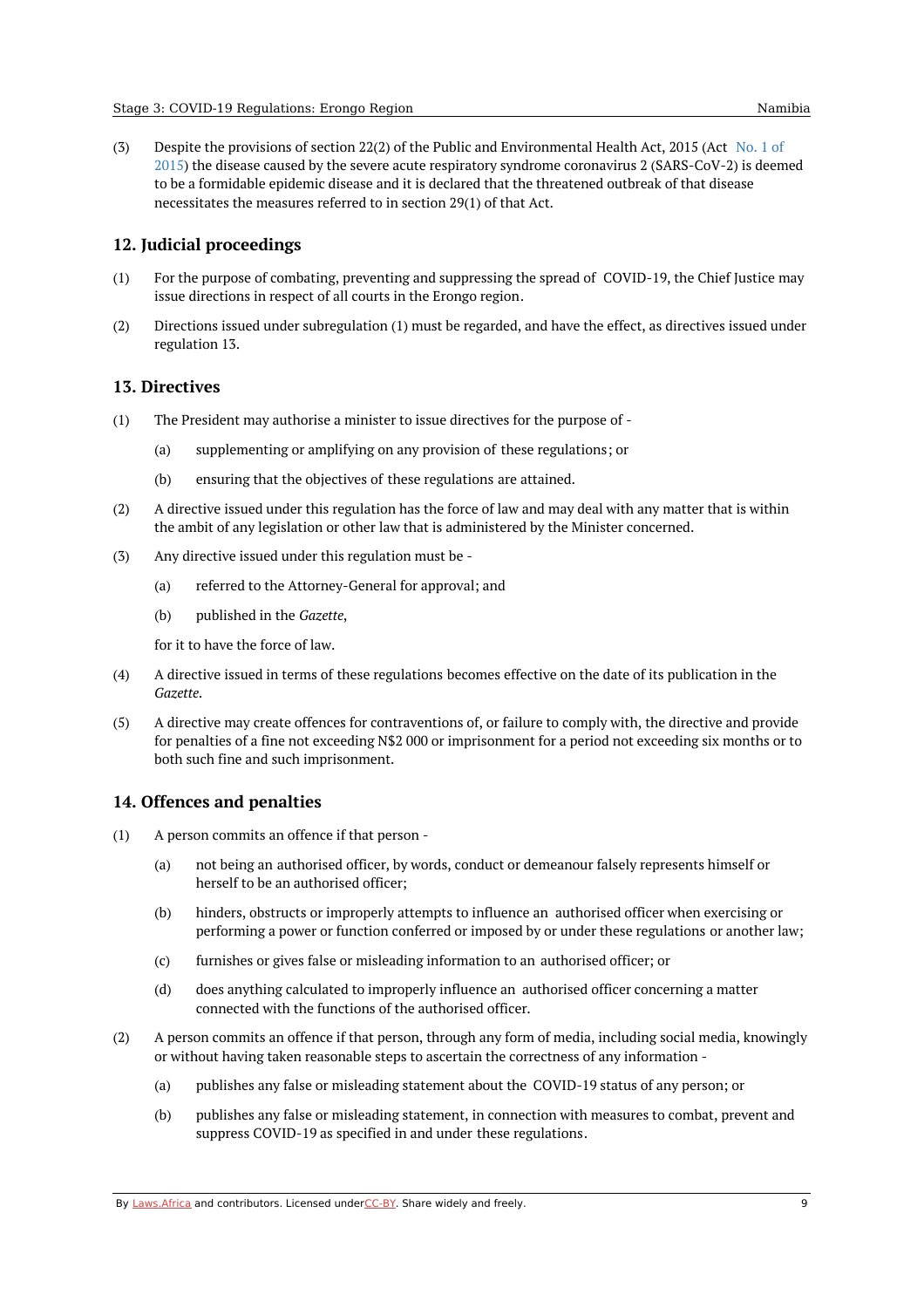(3) A person convicted of an offence in terms of subregulation (1) or (2) is liable to a fine not exceeding N\$2 000 or to imprisonment for a period not exceeding six months or to both such fine and such imprisonment.

# <span id="page-9-0"></span>**15. Savings and transitional provisions**

(1) Anything done under the provisions of the State of Emergency Regulations published under Proclamation No. 9 of 28 March 2020 or the Stage 1: State of Emergency - Covid-19 Regulations: Erongo Region published under Proclamation No. 24 of 8 June 2020 must be regarded as having been done under a corresponding provision of these regulations.

(2)  $A -$ 

- (a) direction that was issued under regulation 13 or a directive that was issued under regulation 14 of the State of Emergency Regulations published under Proclamation No. 9 of 28 March 2020 -
	- (i) must be regarded as having been issued under regulation 12 or 13 of these regulations; and
	- (ii) continues to apply to the Erongo region for the specified period unless repealed or amended by the Chief Justice or the relevant minister.
- (b) reference, in a direction or a directive referred to in paragraph (a), to a "period of lockdown" is on the commencement of these regulations regarded to be a reference to the " specified period".

# <span id="page-9-1"></span>**16. Applicability of certain provisions of State of Emergency-COVID-19 Regulations**

Nothing in these regulations or any other law may be construed as excluding or limiting the application of the provisions of regulations 10, 11 and 12 of the State of Emergency-COVID Regulations published under Proclamation No. 17 of 4 May 2020 in the Erongo region, and the provisions of those regulations will continue to apply in that region during the specified period despite that those regulations are repealed by another law.

# <span id="page-9-2"></span>**17. Regulations to bind State**

<span id="page-9-3"></span>These regulations bind the State.

# **Annexure A**

# **Critical services (Regulation 1)**

# **Part 1**

- <span id="page-9-5"></span><span id="page-9-4"></span>1. Ambulance services
- 2. Casualties services
- 3. Theatre Services
- 4. Intensive Care Unit (ICU) services
- 5. Hospital Wards
- 6. Laboratory Services
- 7. Pharmaceutical services
- 8. Dental Services
- 9. Radiography services
- 10. Physiotherapy services
- 11. Mortuary services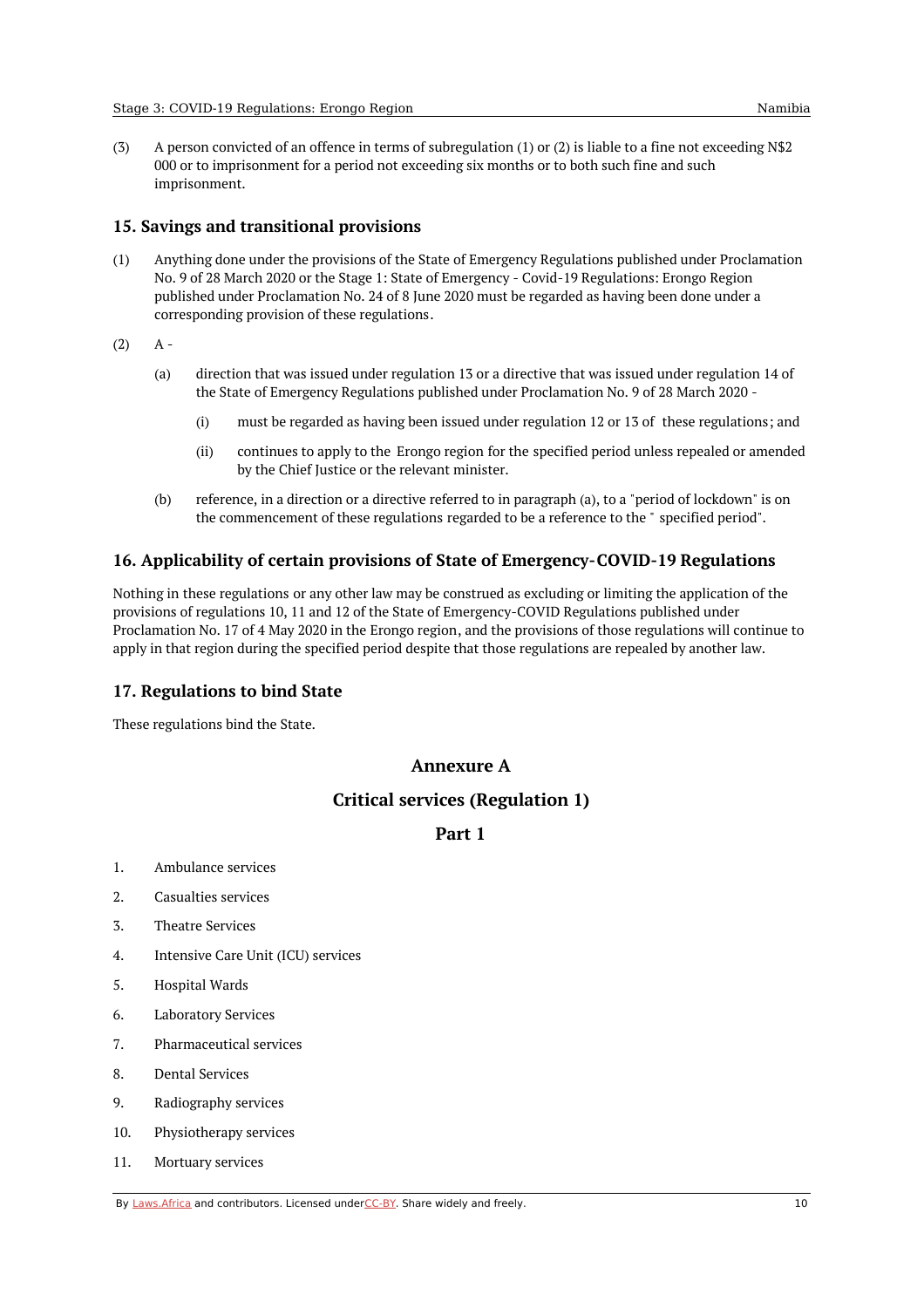- 12. Medical services including medical specialised services
- 13. Hospital Kitchen Services
- 14. Hospital laundry services
- 15. Emergency management services
- 16. Disaster management services
- 17. Potable water services
- 18. Waste water management services
- 19. Scientific services
- 20. Electricity distribution services
- 21. Electricity operation services
- 22. Electricity maintenance services
- 23. Electricity transmission services
- 24. Electricity network operation services
- 25. Electricity system operation services
- 26. Electricity system security and planning services
- 27. Electricity engineering services
- 28. Electricity energy trading services
- 29. Air navigation services
- 30. Air traffic management services
- 31. Communication navigation and surveillance system services
- 32. Search and rescue services
- 33. Aeronautical information services
- <span id="page-10-0"></span>34. Meteorological services for air navigation services

## **Part 2**

# <span id="page-10-1"></span>**1. Agriculture and forestry**

Agricultural production and value chains (animal husbandry, agronomic and horticulture) supply related operations, including farming, veterinary and phyto-sanitary provider services, pest control services, feed and chemical and fertilizer remedies providers. Millers and logistics services.

# <span id="page-10-2"></span>**2. Fishing**

Harvesting of fish (including artisanal fishing other than for leisure), cultivation of fish and value chain activities relating to fish, as part of food production for Namibia and for export; maintenance of fishing vessels and maintenance of fishing processing plants.

# <span id="page-10-3"></span>**3. Mining and quarrying**

Mining and related activities to maintain mining operations including critical maintenance work on plant and equipment. Normal mining operations, including value chain activities will be allowed, provided that mining

By [Laws.Africa](https://edit.laws.africa/widgets/pdf-attribution) and contributors. Licensed und[erCC-B](https://edit.laws.africa/widgets/pdf-cc-by)Y. Share widely and freely. 11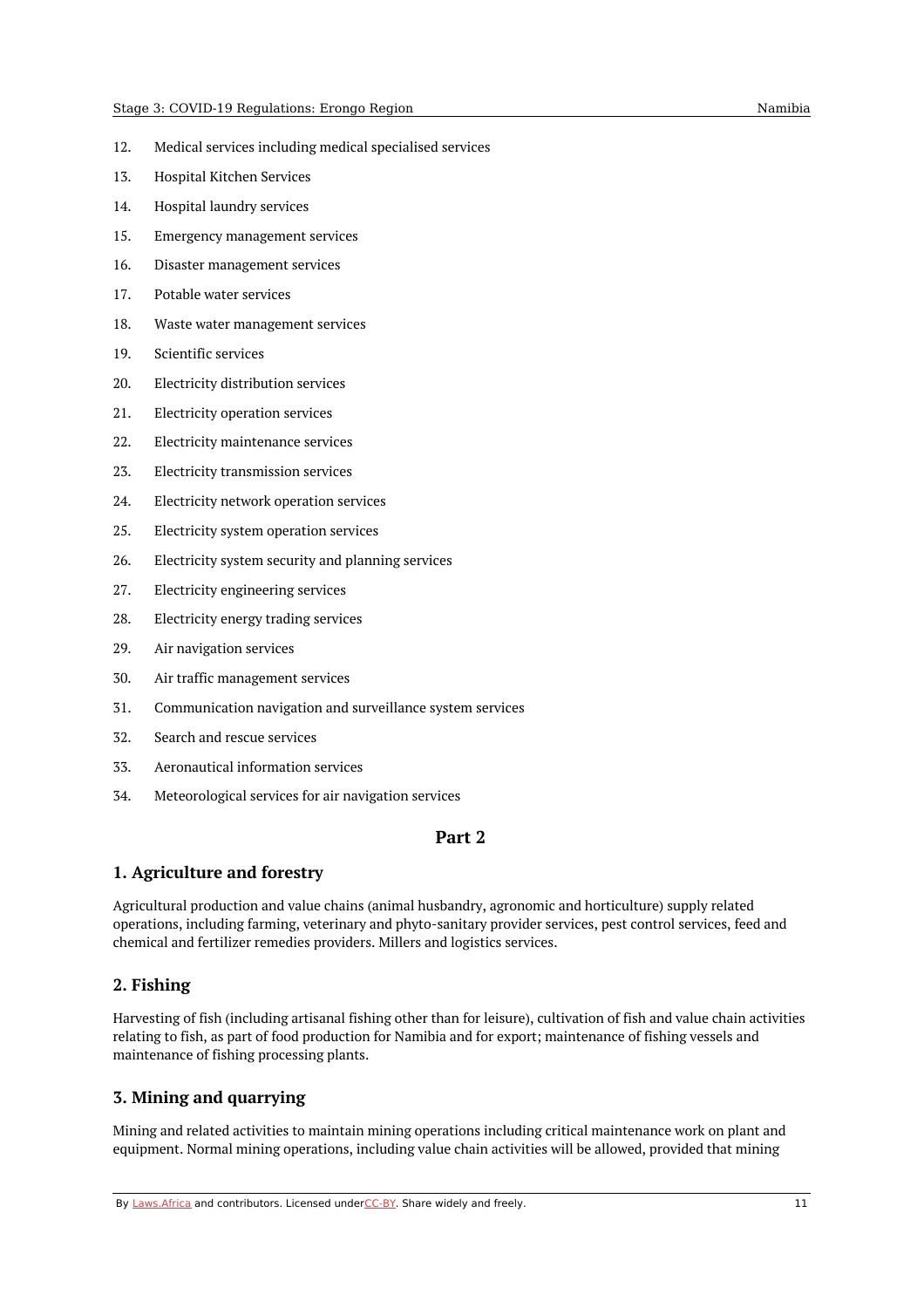companies are subject to imposition of public health measures.

## <span id="page-11-0"></span>**4. Manufacturing**

Manufacturing of health related products, hygiene and sanitary related products, supplies, devices, equipment, and medicines, including complementary health products and supplements; food, non-alcoholic beverages and essential products, as well as essential inputs thereto. This includes production for exporting the same product categories. Production for disposable health and hygiene and sanitary related products, as well as for the production of packaging for essential health and food supply chains. Food, beverages and essential goods manufacturing and processing facilities, to the extent they are supporting essential or critical business continuity services to fight COVID-19.

# <span id="page-11-1"></span>**5. Electricity, gas, steam and air conditioning supply**

Public and private organisations, their staff and service providers essential to the generation, transmission and distribution ofelectricity, fuel, gas, steam and air conditioning will need to continue to operate. This includes local authorities and regional councils, and the suppliers of logistics, feedstock and maintenance will be required to continue to operate and provide security of electricity supply.

# <span id="page-11-2"></span>**6. Water supply, purification, desalination, sewerage, waste management and remediation activities**

Public and private organisations, their staff and service providers essential to the security of supply of bulk and potable water and sanitation must continue to operate and provide vital water and sanitation services. This includes local authorities and regional councils and those involved in the supply of materials, chemicals and related equipment.

## <span id="page-11-3"></span>**7. Construction**

Any maintenance support requirements for retailers, manufacturers producing essential goods, support to medical services; any construction that cannot be reasonably postponed; plumbing and electrical services, security installations and maintenance, watertreatment and sewerage. Building of medical infrastructures and quarantine camps in support of essential goods and critical services to fight COVID-19.

## <span id="page-11-4"></span>**8. Wholesale and retail trade, repair of motor vehicles and motorcycles**

Retail, wholesale, supermarkets, the open markets and informal traders, home kiosks for food and essential goods. Essential hygiene goods include: toilet paper, cleaners, sanitizers and disinfectants, personal hygiene products, and essential supplies for those taking care of the sick and elderly and in order for people to remain healthy. All services related to the repair of motor vehicles and motorcycles to continue in as far as are providing support to the fight of COVID-19.

## <span id="page-11-5"></span>**9. Transportation, logistics and storage**

Warehousing, transport (including courier services), distribution, cold storage and logistics for essential goods, production inputs and health related goods. This includes operations at all entry points. Humanitarian and relief functions in the fight of COVID-19 will be permitted.

## <span id="page-11-6"></span>**10. Accommodation and food service activities**

To the extent that they are supporting essential or critical business continuity services to the fight of the COVID-19 subject to take away and not dinning in restaurants.

# <span id="page-11-7"></span>**11. Information and communication**

By [Laws.Africa](https://edit.laws.africa/widgets/pdf-attribution) and contributors. Licensed und[erCC-B](https://edit.laws.africa/widgets/pdf-cc-by)Y. Share widely and freely. 12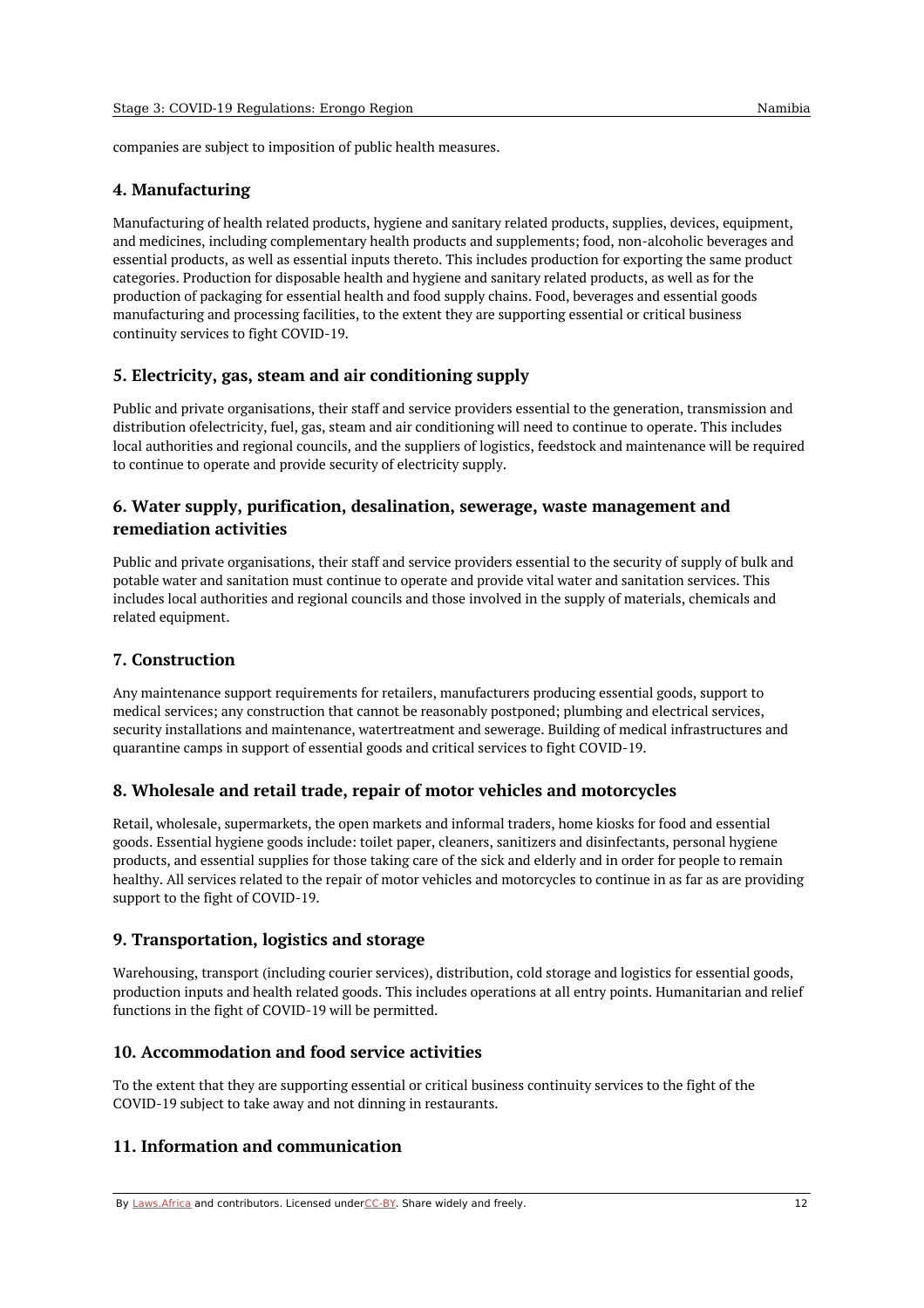Communication and media services on screen, television, radio, print, broadcast and online.

## <span id="page-12-0"></span>**12. Legal, financial, banking, social security and insurance activities**

Legal, court, financial, banking and insurance services and health funders required to finance and support essential and critical business continuity and provide short term bridging finance to people and businesses during this period.

# <span id="page-12-1"></span>**13. Professional, scientific and technical activities**

Professional, scientific and technical services, to the extent that they are providing support in the COVID-19 response, essential and critical services.

# <span id="page-12-2"></span>**14. Support service activities**

Private services to the extent that they are providing support in the COVID-19 response, essential and critical business continuity services.

## <span id="page-12-3"></span>**15. Public administration, defense, safety and security**

Public office-bearers, personnel and functionaries at national, regional and local levels to the extent that they are providing support in the COVID-19 response, essential and critical business continuity services. Safety and security services protecting people and property.

# <span id="page-12-4"></span>**16. Human health and social work activities**

All centers providing life and health services; energy, food and water supply, social, transactional, communications, law and order and international critical business continuity services. Care services relating to the sick, frail, children, or other vulnerable persons, in a home or homestead; and care facilities for children of critical service workers.

## <span id="page-12-5"></span>**17. Information communications technology**

<span id="page-12-6"></span>Data centers, fiber optic infrastructure, towers and antennae will need to operate at high efficiency to ensure connectivity remains stable.

# **Annexure B**

# **Essential goods (Regulation 1)**

- <span id="page-12-7"></span>1. Food:
	- (a) any food product, including water and non-alcoholic beverages;
	- (b) animal food; and
	- $(c)$ chemicals, packaging and ancillary products used in the production of any food product.
- 2. Cleaning and hygiene products:
	- (a) toilet paper, sanitary pads, sanitary tampons;
	- (b) hand sanitiser, disinfectants, soap, alcohol for industrial use, household cleaning products, and personal protective equipment;
	- (c) chemicals, packaging and ancillary products used in the production or preservation of any of the above;

By [Laws.Africa](https://edit.laws.africa/widgets/pdf-attribution) and contributors. Licensed und[erCC-B](https://edit.laws.africa/widgets/pdf-cc-by)Y. Share widely and freely. 13